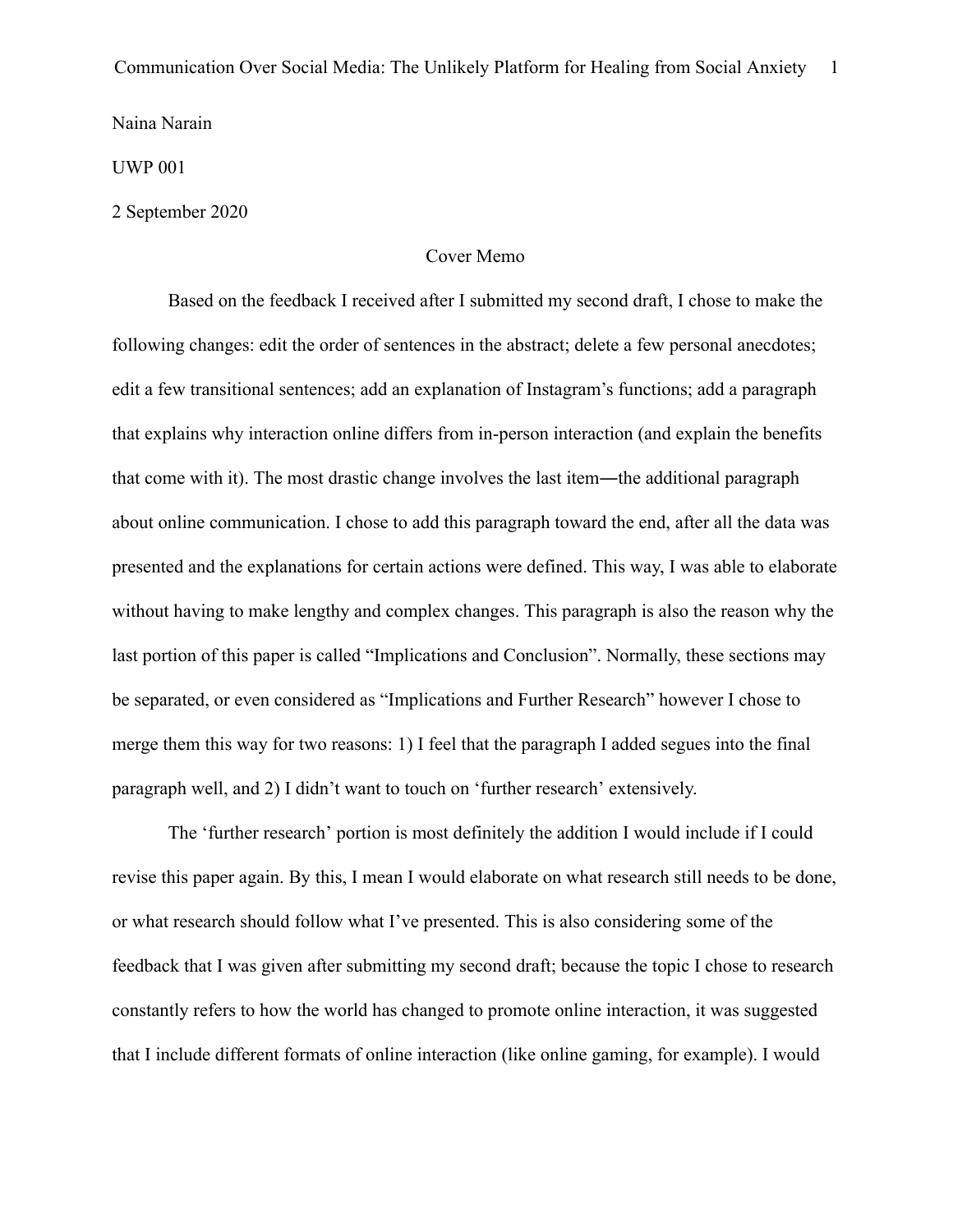Communication Over Social Media: The Unlikely Platform for Healing from Social Anxiety 2 have included more forms of online communication in this paper, and I would have also added more connections to different communities (because there are many communities that view mental health and healing differently). Instead, I chose to leave my conclusion paragraph as how I wrote it before, because I do feel that it implies not just how this research is relevant, but also encourages that other research can be done to investigate the efforts to normalize invisible illnesses or differently-abled bodies. Furthermore, I do feel like the topic I chose to write about is quite selective, so there has not been a lot of recent research about this topic. Given more time (like a few more years), I'd hope that I would be able to cite more relevant articles for this paper. With this in mind, I would like to look into more research around this topic in the future. Overall, I am satisfied with how this paper turned out, and despite the changes I would like to make, I feel that the strengths (like the formatting and the argument) make this article compelling.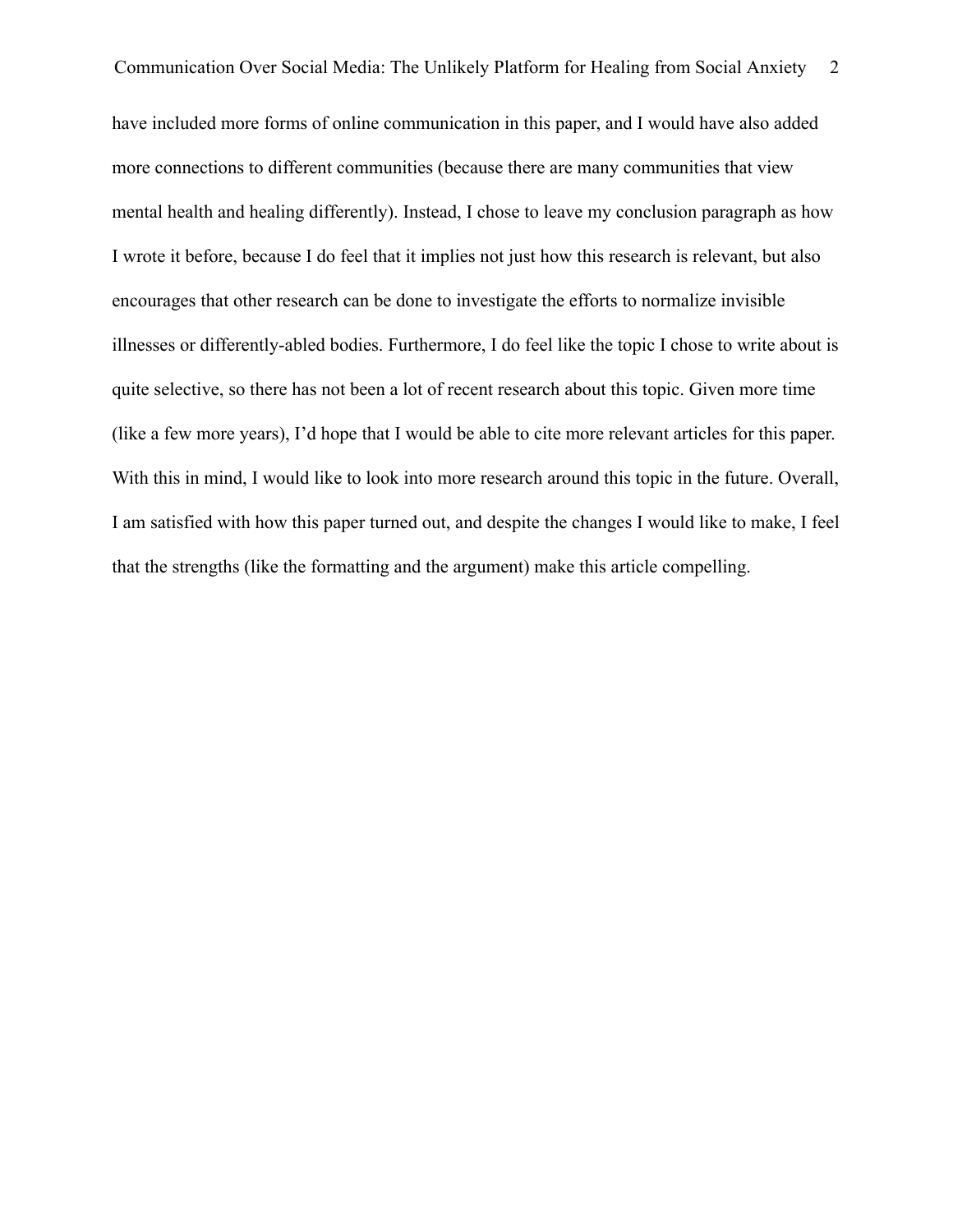Communication Over Social Media: The Unlikely Platform for Healing from Social Anxiety **Abstract** 

Social anxiety disorder, one of the most common forms of anxiety, impacts communicative skills regardless of interactive means. For this reason, this paper explores how symptoms of social anxiety can influence daily life, and how relying on social media as a form of online communication has impacted someone with social anxiety. As time passes by in our constantly evolving world, technology adapts to the needs of humanity, and now more than ever, humans are relying on digital formats and applications to communicate with each other. While many extroverts may experience withdrawal from in-person social interaction, the current reigning belief follows: introverts thrive from online communication. How social media is used as a form of communication varies from person to person, but this article specifically explores how someone with social anxiety has used the mobile application Instagram to heal. In particular, the current findings show that online communication with others can establish a virtual community, as some choose to share their own social anxiety related experiences, or embrace their interests that help them cope with anxiety. Although current societal trends have discouraged the use of social media and supported the idea of "living in the moment" or practicing mindfulness, this article reveals that using social media as an outlet for communication can be healing for a socially anxious person.

## **Introduction and Background Information**

 As I have grown older and become more exposed to the world, I have learned the importance of social interaction―especially for establishing connections and maintaining relationships. I have also noticed when people scowl at others who have trouble communicating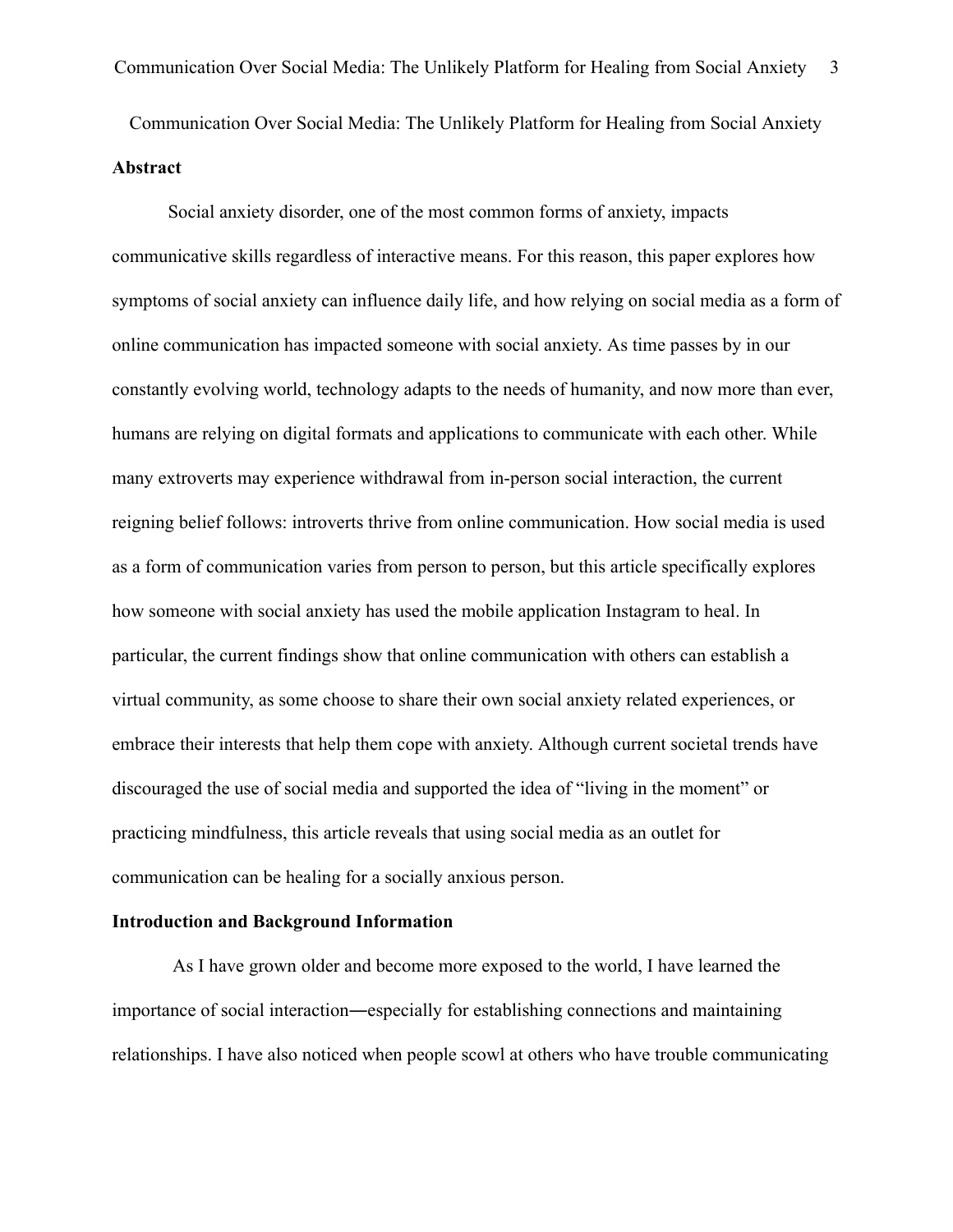Communication Over Social Media: The Unlikely Platform for Healing from Social Anxiety 4 despite "appearing normal" on the exterior. I personally have had my share of moments where a voice in my head tells me to stay away from others due to fear of rejection, but I understand that there exists a whole other level of intense feelings against socializing that I do not encounter. Unlike those who do face those extreme feelings, I recognize that I feel shyness rather than social anxiety. Expectations regarding communicative skills have altered as technology merges with our daily lives; comparisons between presentations over social platforms and physical appearance have developed strict social expectations. Those who do face social anxiety in their daily lives are bound to over-analyzing the way they present themselves or communicate with others. Despite this, social media can act as a bridge for those with social anxiety, and now, it can be used as a tool to engage with others or embrace personal interests at a low-stakes level.

In this study, I sought to understand how someone with social anxiety uses online social platforms for communication—in addition to learning how they use social media as a tool for healing from their conditions. Therefore, I chose to interview an old friend of mine, who struggles with social anxiety, and gain insight on her perspective of the world. From this interview, I collected data regarding the symptoms of these social anxiety, and how online communication has acted as a healing alternative to therapy or counseling for her. It is important to recognize that severity of social anxiety differs in each person who experiences it, and although this paper explores an alternative form of healing, it is not likely that this can apply to everyone who faces social anxiety. The person I interviewed went through many phases before taking on the steps to heal; there are many different forms of healing available, so what works for the interviewee may not work for someone else who feels similarly. This paper is not meant to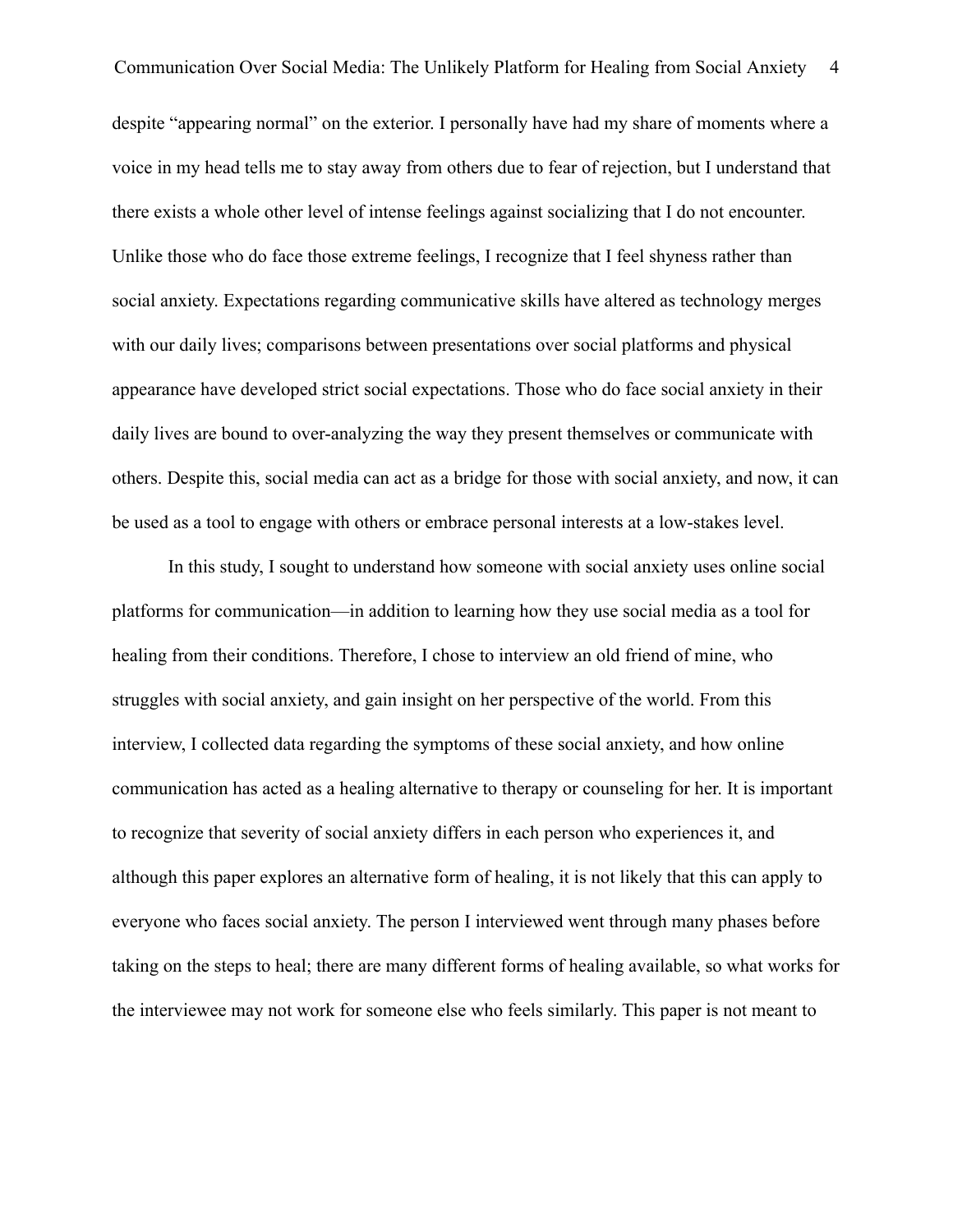Communication Over Social Media: The Unlikely Platform for Healing from Social Anxiety 5 offer medical advice, rather it is meant to explore the overlooked positive side of using digital communication platforms for healing.

### **Literature Review**

According to the National Institute of Mental Health, social anxiety disorder is one of the most common forms of anxiety. Fear induced by social anxiety disorder often causes enough stress to impede with everyday routines or attending school or work (National Institute of Mental Health). Typically, social anxiety causes one to feel anxiety during social situations such as talking, interviewing, answering questions, or even communal settings like eating in public or public speaking. Social anxiety disorder is often diagnosed by a mental health specialist; however, in research, social anxiety is often determined by results from self-reports or scales. Generally, Likert Scale questionnaires such as the Social Avoidance and Distress Scale (Caplan 2006) are commonly used to identify levels of anxiety in social situations. Additionally, the Rosenberg Self Esteem Scale (Apaolaza et al., 2019), for example, can be used to determine related symptoms of social anxiety like low self esteem or high stress in social environments. Over the past few years, many have relied on social media to establish connections with other people, so the question remains: how do people with social anxiety handle communication online?

In a digitally-dominated society, reliance on social media for interaction has skyrocketed; however, it remains unclear whether usage of social media promotes healing or suffering from mental disorders like social anxiety or depression. Over the past few years, many articles have supported conflicting views regarding the correlation between social anxiety levels and interaction with social media. Understandably, social media can serve as a distraction to many,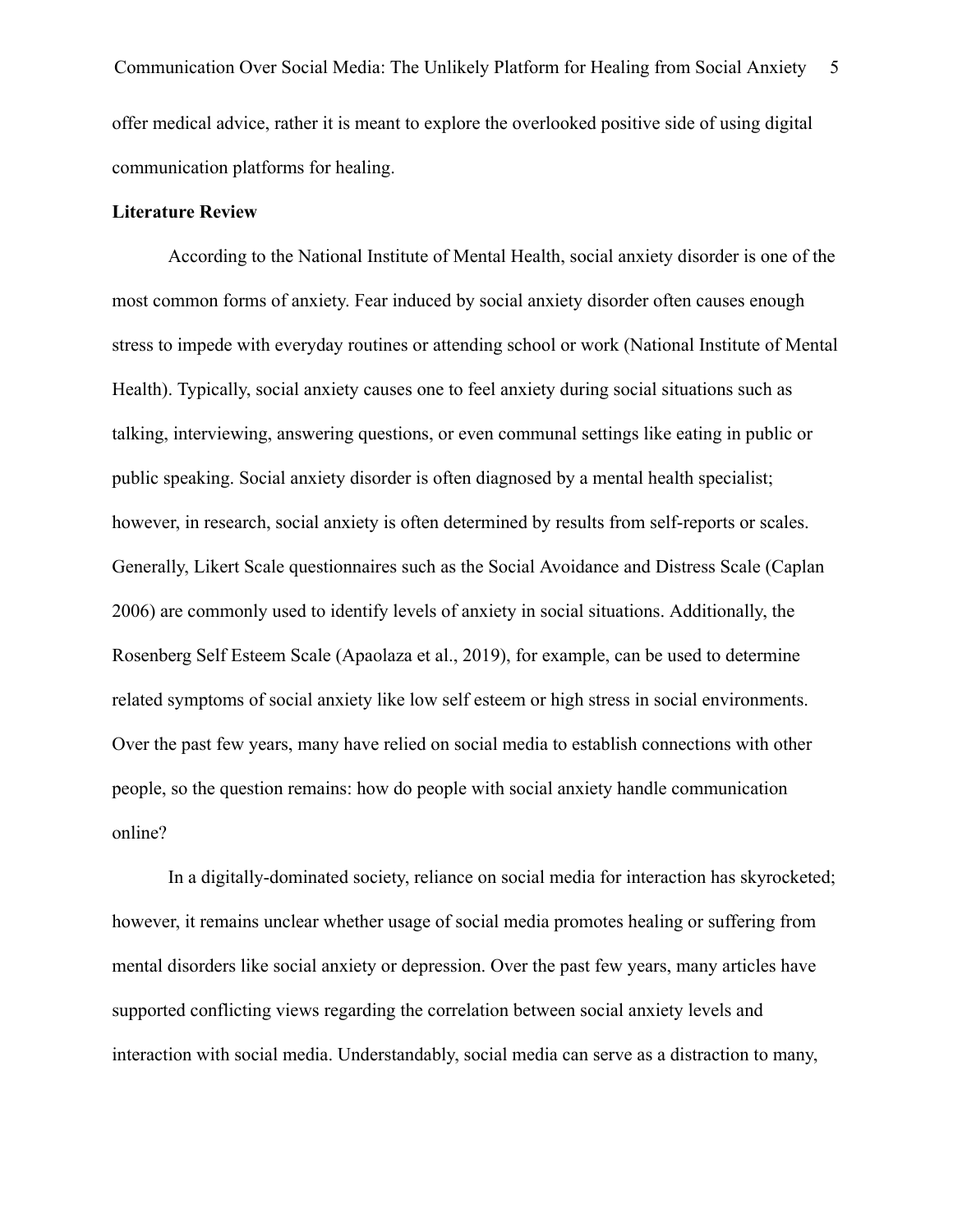Communication Over Social Media: The Unlikely Platform for Healing from Social Anxiety 6 particularly to those who disfavor in-person interaction; according to Caplan (2006), socially anxious people may favor using online interaction as they feel more confident presenting themselves through an online buffer over an in-person interaction. Despite this possibility, however, Caplan (2006) found that those who prefer online social interaction are negatively impacting their ability to socialize. Conversely, Harman et al. (2005), found that the amount of time spent online had no negative effect on social anxiety levels, but rather that children who purposefully fake their identity online are likely to report lower self-esteem and higher social anxiety levels. Due to these results, I plan to compare how my interviewee uses social media with this metric; I will define how her truthful interactions over social media impact her healing process as opposed to a child who uses social media dishonestly (and steps away from anxiety healing as a result). Considering this information, one can conclude that the particular way adolescents use social media can impact their social skills, regardless if communication occurs online or in person.

Recently, societal trends have advocated for mental health care, in an attempt to normalize taking care of the mind, body, and soul. According to Apaolaza et al. (2019) the practice of mindfulness techniques have shown to correlate negatively with stress, and positively with self-esteem. Furthermore, "self-esteem correlated negatively with social anxiety ( $r = -0.56$ ) and the latter related positively to compulsive mobile social media use  $(r = 0.44)$ " (Apaolaza et al., 2019). In essence, this research promotes mindfulness practices to cope with social anxiety, rather than reliance on social media. While this correlation is significant, the research fails to discuss any type of positive way social media can be used for social anxious people. With this under consideration, Pierce's 2009 study focussed on teenagers who relied on technology for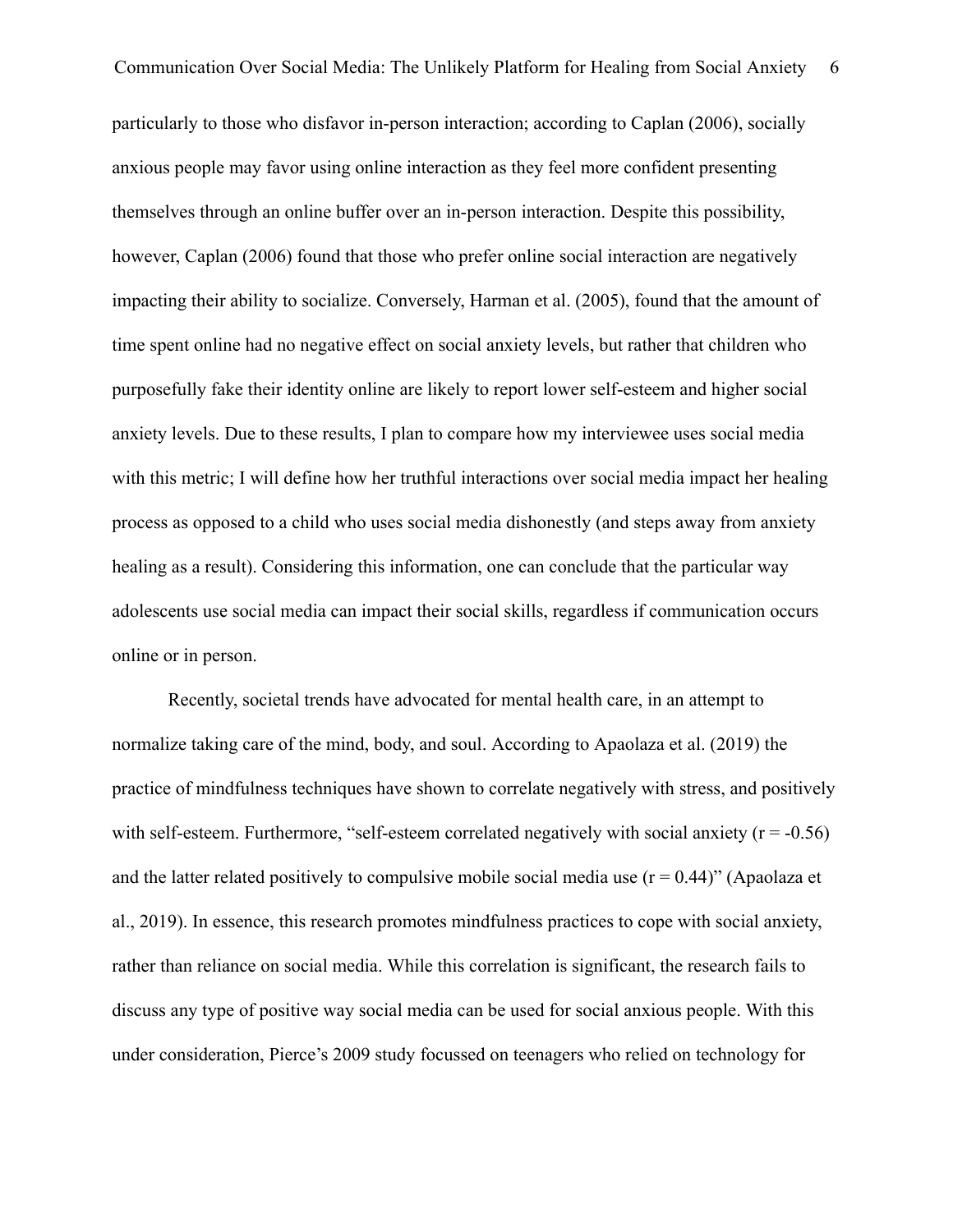Communication Over Social Media: The Unlikely Platform for Healing from Social Anxiety 7 communication purposes like messaging and using social media. Accordingly, teenage girls appeared to be more active on technology than teenage boys; as a result, girls were more likely to report feeling comfortable communicating online rather than in person (Pierce, 2009). In my personal research, my interviewee used social media to communicate with others about the importance of mental health, in addition to using a platform to find a "happy place." Considering this research, though the chances are slim, it is still possible for some to use social media as a tool for healing from social anxiety by finding a community.

#### **Method and Data Collection**

Having witnessed one of my close friends suffer from anxiety and depression, I decided to look further into these conditions, particularly from a new perspective. Over the past few months, I noticed my interviewee post on her Instagram stories more frequently, and these posts stood out to me due to their relevance toward mental health care. I became aware of her personal experience once she began speaking about the importance of self-help and acknowledged mental illness on social media. Because of her voluntary and sincere posts, I chose to reach out to my interviewee and asked her if she would be comfortable sharing her story for my research. She responded back positively, but requested that her name remain anonymous, as she had privacy concerns. For this reason, I will refer to my interviewee under the alias, Katie.

I conducted Katie's interview over Google Hangouts and obtained her permission to voice-record the interview for my reference. Katie's primary source for communication is the mobile social application, Instagram. Instagram is a social media platform where users can upload pictures, videos and messages and share their content with many to develop or join a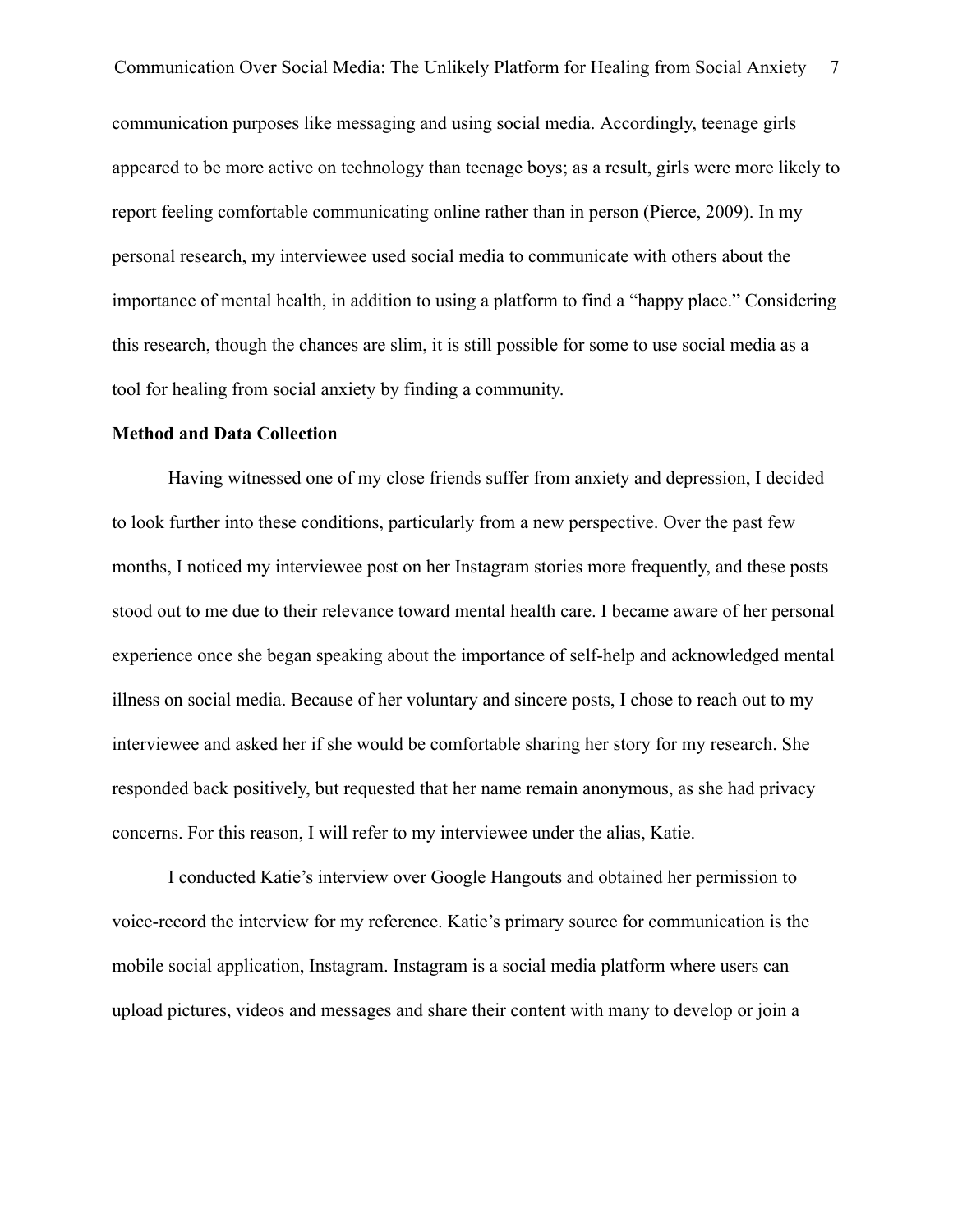In total, the interview lasted almost 45 minutes; I noticed that Katie provided longer and more personal answers as the interview progressed. Some notable questions from the interview include the following:

How do you describe your condition?

How has your condition impacted your life?

What is your current outlook on the future with healing?

How do you convey what you wish people knew about your condition to others? Do you feel obligated to speak about your condition online?

What online resources have you found that encourage you to communicate with others?

## **Data Analysis and Discussion**

Through this interview, I recognized a constant recommendation for "find[ing] a community," and "having support," which Katie found online. Based on the information Katie provided, I chose to break down my research into three questions: 1) How does social anxiety impact daily life? 2) What forms of healing are available and recommended? 3) How does social media act as a form of healing?

According to Katie, social anxiety and depression impacted her life in more ways than one; social anxiety influenced the way she acted while depression influenced the way she thought. Social anxiety first became prevalent in her life around the begining of high school, when she was exposed to a new environment. At school, talking to others proved to be a challenge; socializing with new people and making new friends posed as a difficulty. This fear of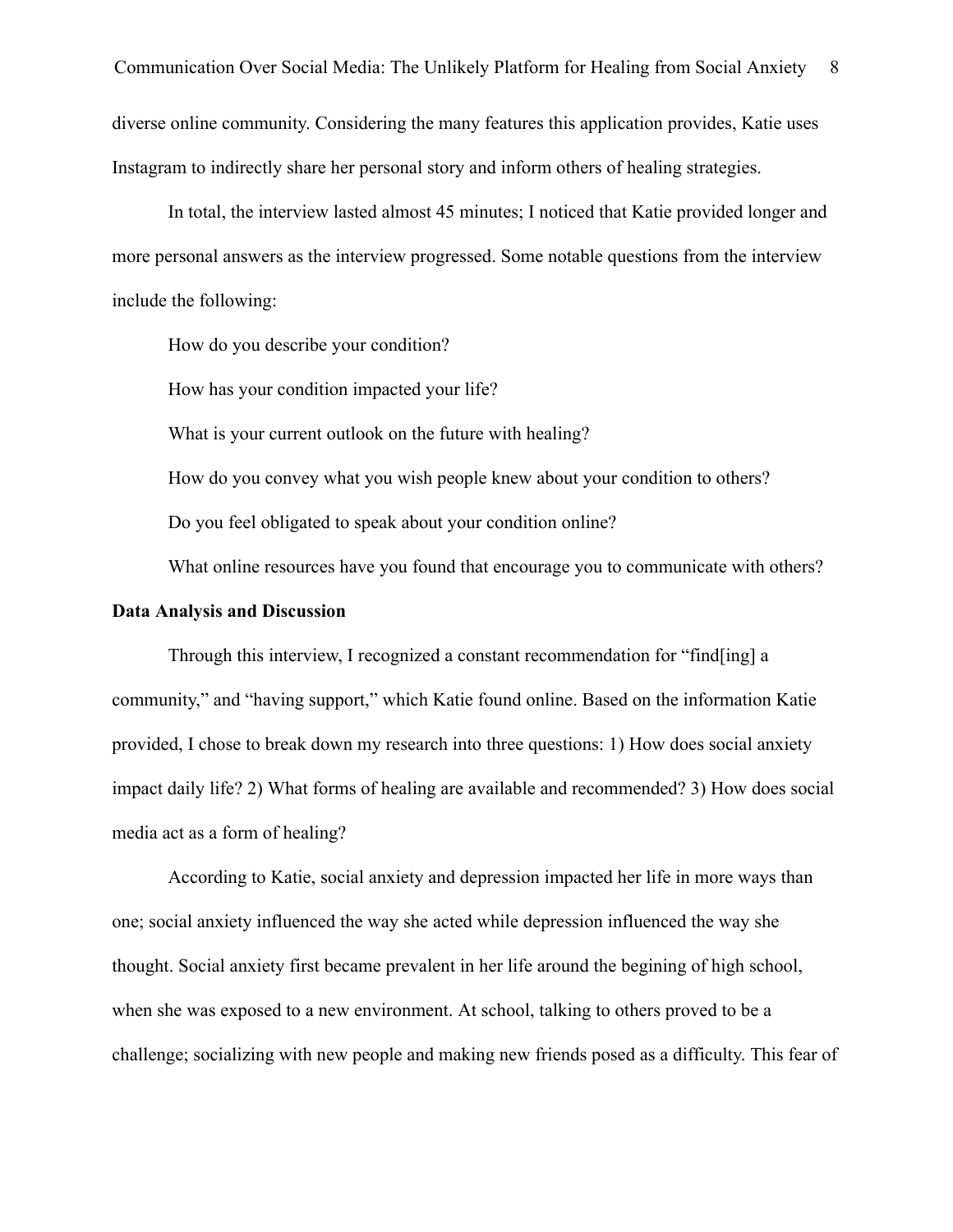Communication Over Social Media: The Unlikely Platform for Healing from Social Anxiety 9 talking even affected her participation in school, especially when it came to presenting in front of a class, or talking to a teacher. Katie referred to one specific example where she "actually cried during [her] presentation," and proceeded to explain that people would talk about her behind her back because they assumed she was too scared. Her fear posed as a hindrance outside of school as well, like when talking on the phone to someone other than her mom or grandma. Social anxiety also affected Katie physically; she would either create excuses related to pain or sickness to get out of social situations, or she would actually face anxiety attacks and stomach aches due to panic. Anxiety also came in the form of negative mentality, which initiated feelings of self doubt; Katie pointed to a time where she struggled to enjoy herself at Disneyland, because she was "worried about what people in line were thinking" or that groups of people laughing in line were laughing about her "even though that's probably not what they were doing." Finally, Katie shared that as her social anxiety became more severe and as her feelings "spiraled out of control," into depression, she felt less of a will to go to school, or even live. According to these findings, people like Katie, who face a mental disorder, experience struggles in a variety of ways. Based on her description, Katie found herself caught in a mental decline, inflicting blame on herself and remorse for her actions.

Healing from social anxiety was not simple, and took a lot of time for Katie. The healing process started before she went to high school, when her mom took her to see a therapist because she noticed Katie interacted with friends less; Katie's mother believed that there was "something wrong" with her. In high school, Katie noticed she would "lash out" at her family after "a week of not talking to anyone" in school, which indicated to her and her family that Katie was "not normal." Katie recognized that her family and "normal people" would recommend common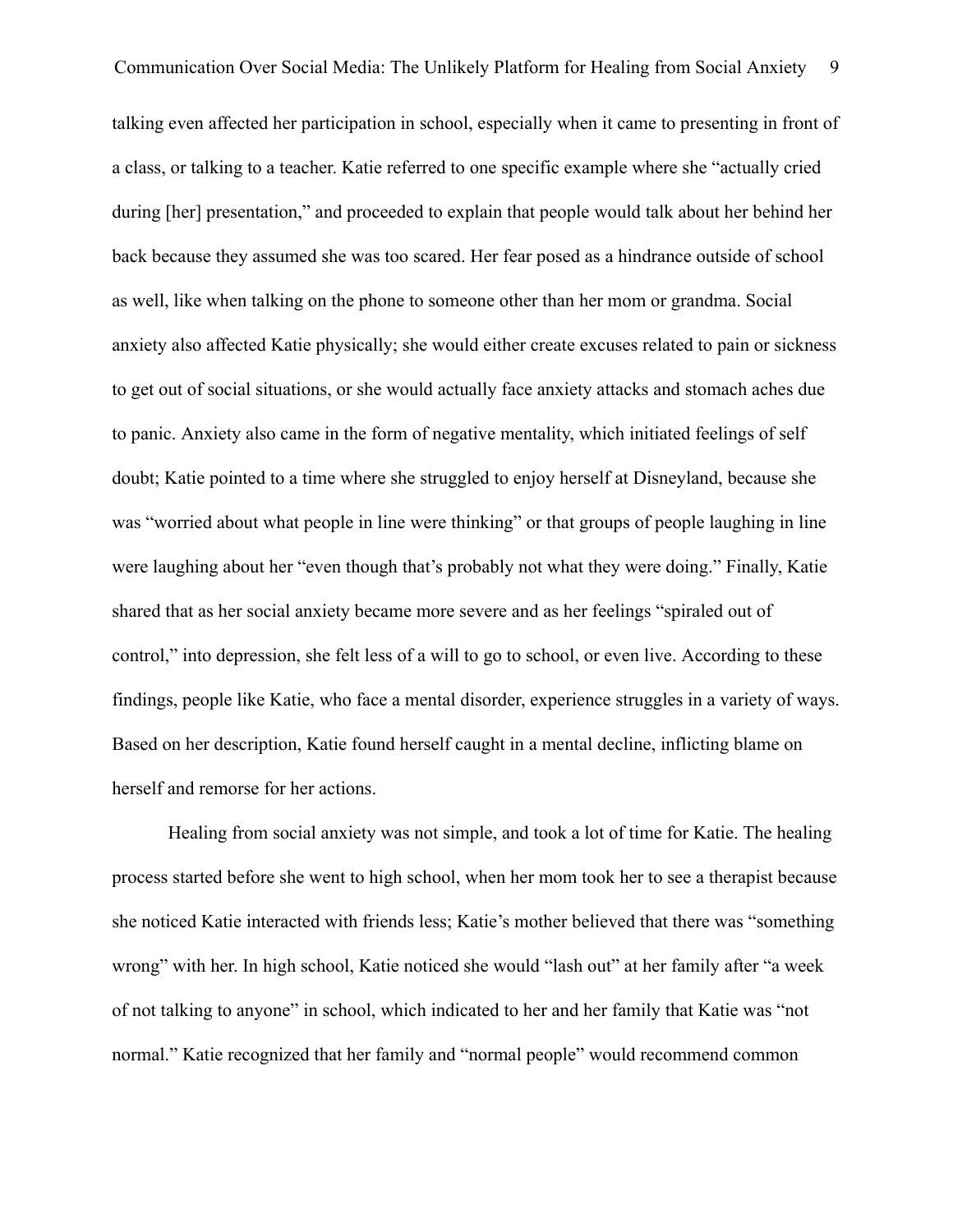Communication Over Social Media: The Unlikely Platform for Healing from Social Anxiety 10 societal forms of healing, like attending therapy sessions or medicating; however, her preferred forms of healing adapted over time to favor journaling, going to Disneyland, and staying close to home. Furthermore, when Katie discussed the found her prefered methods for healing, she used the words "enjoy," and "de-stress" more frequently, in comparison to her use of words like "worried" and "nauseous" when discussing medication. In her discussion of Disneyland, she referred to the popular amusement park as her "safe haven." When she realized the positive mentality that resulted from her trips to Disneyland, Katie took advantage of this energy, and felt ready to spread positivity publicly. She took to Instagram and started posting about her admiration for Disneyland; eventually, she created an account solely to express her joy for the park. As a result, she "found a community of other Disney-lovers," and confided in the platform as a source of positivity during times of stress. Through this account, Katie established a portable "source of happiness," and began to use Instagram less like a distraction or more like a tool for healing.

When discussing the use of social media for healing, Katie described Instagram as a tool to help herself and others speak up about mental health and "reduce the stigma" associated with mental disorders. She hopes "people can relate to" experiences online and learn to be less judgemental "and more open" about struggles related to mental health. Katie firmly believes that healing revolves around acceptance, and social media can act as a bridge from loneliness to "an understanding community." Her outlook on social media becoming a safe space has remained positive, as Katie manages to filter her feed to include posts that inspire her. In this way, Katie claims, she controls the content she involves in her life. On Instagram, Katie follows and interacts with accounts that look to "reduce the stigma" about mental disorders like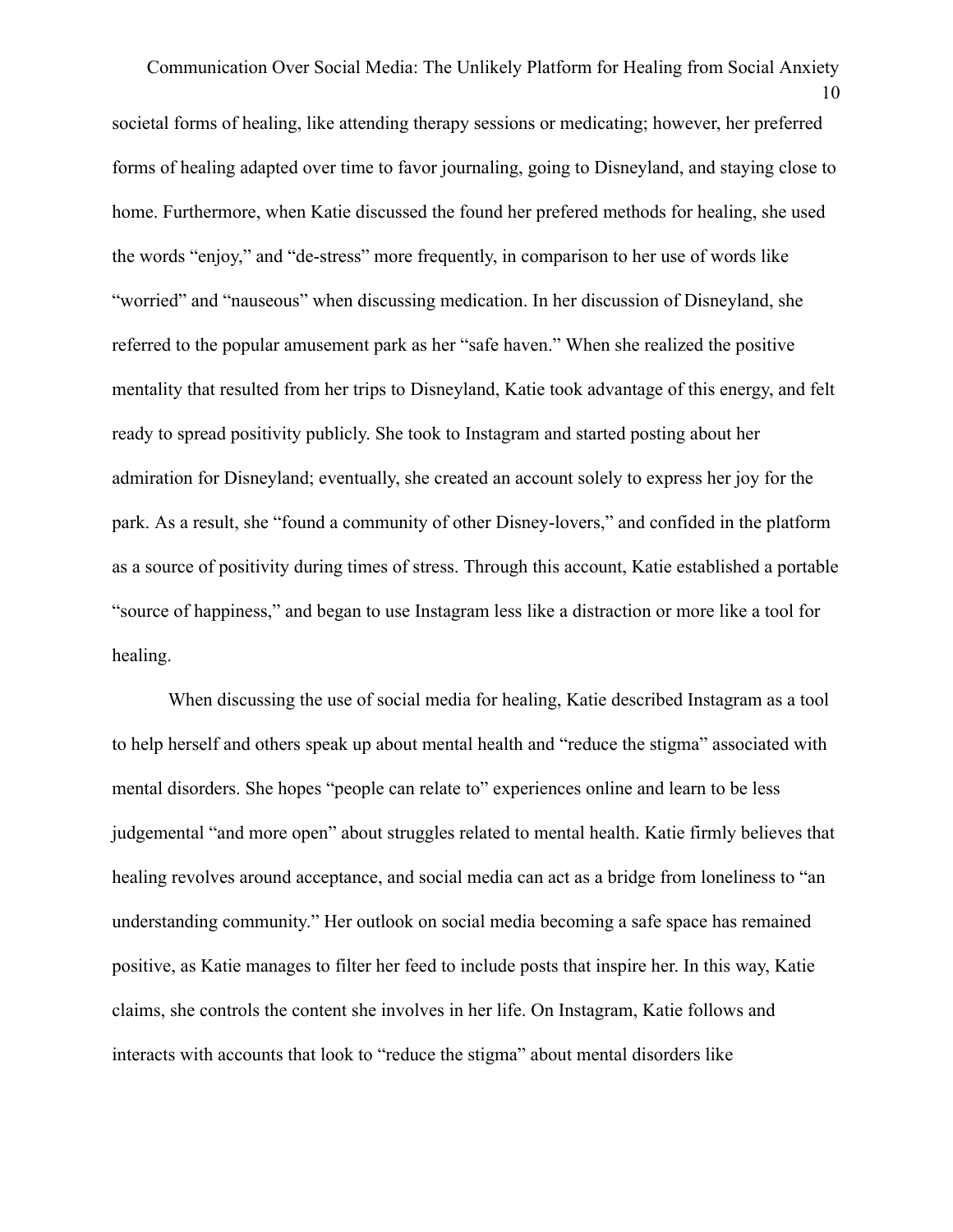Communication Over Social Media: The Unlikely Platform for Healing from Social Anxiety 11  $Q$ socialanxiety and  $Q$ anxiety wellbeing, in addition to following other people who are open about their mental struggles like @nakedwithanxiety, and a certified social anxiety coach @anxietycoachleigha. These accounts, rather than deprecate mental struggles, aid in creating a mental health-positive and educated atmosphere. Katie uses these accounts to heal by engaging in online activities, immersing herself in the community, and applying helpful tips into her daily life. Furthermore, Katie takes advantage of the features Instagram provides by reposting helpful photos and information from these accounts. She chooses to share posts she finds beneficial to her healing journey such as self-help books recommendations and personal stories acknowledging struggles and growth. Since joining the community online, Katie believes she has become more comfortable sharing her own experience, in hope to "impact someone else." She continues to share about her experience online by posting her progress with popular forms of healing she found online, like journalling and reading. I admire that Katie chose to express her struggles with mental disabilities over social media; I believe she has achieved the most effective part of healing: acceptance.

## **Implications and Conclusion**

Through this pilot project, I was able to examine the impact of social anxiety on my friend Katie, who undoubtedly found a supportive community through Instagram to assist her with healing from the mental obstacles she faced for years. In particular, using social media alleviated social anxiety for Katie as she found an online community where she felt comfortable sharing her personal journey. The current research implies that social media can be used as a healing platform because online communication nowadays eliminates the potentially pressuring tasks involved with in-person interaction: responding immediately in a conversation and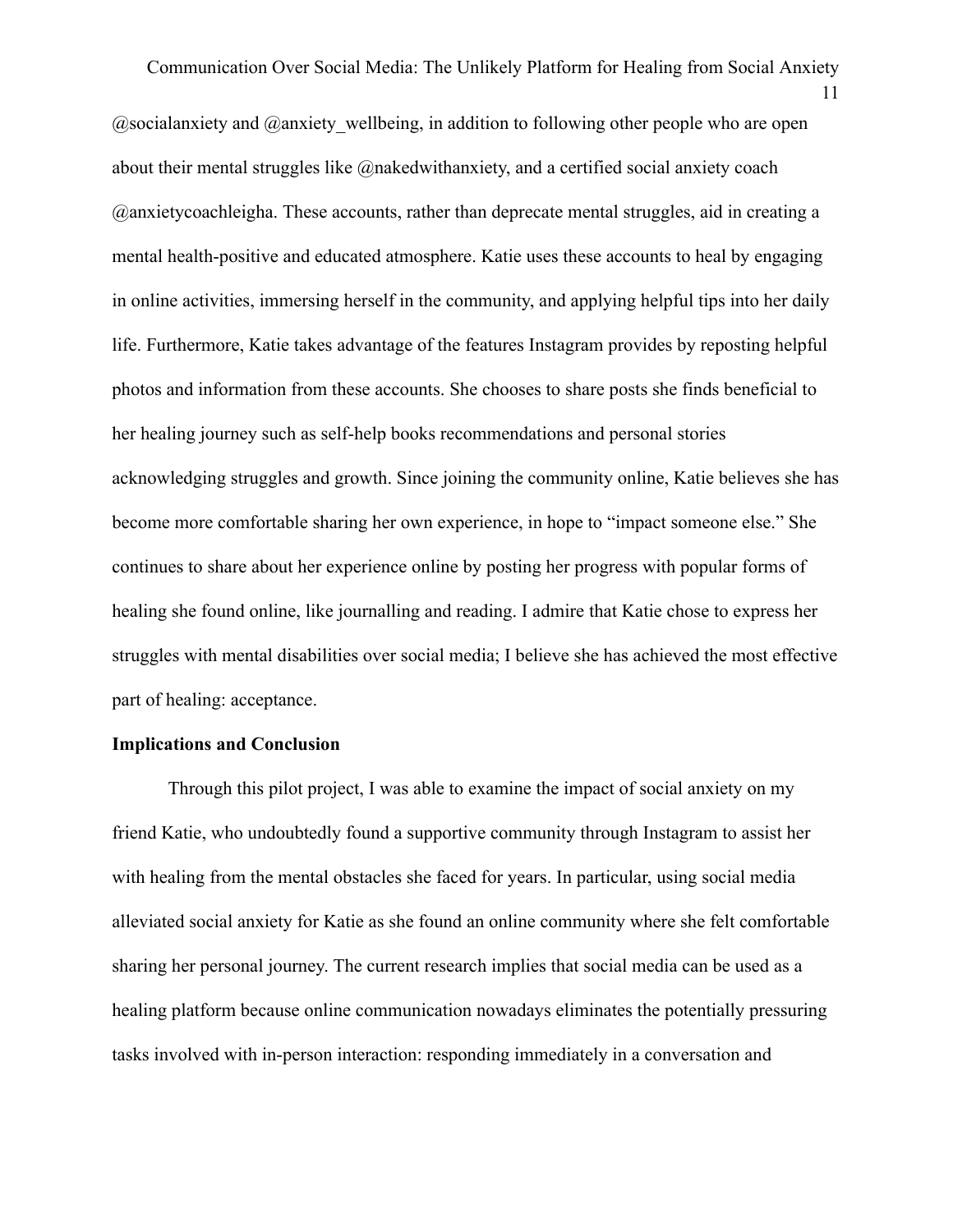Communication Over Social Media: The Unlikely Platform for Healing from Social Anxiety presenting oneself in a professional or confident manner. Unlike face-to-face socializing, communicating over Instagram for establishes a figurative barrier, since conversing occurs indirectly through shared pictures and captions. Additionally, this communicative medium encourages people from all around the world to share their stories and interests and, as a result, a unique community forms. In general, communicating online presents advantages that in-person discussing tends to neglect, including fairly instantaneous and precise group formation. The ability to search and identify exactly what one needs at a rapid pace proves to be far more convenient than potentially spending an indefinite amount of time looking for an in person community. Furthermore, as time advances, so does societal reliance on technology; young adults most likely turn to online platforms to present themselves―and potentially find communities that endorse their interests. Ultimately, Katie takes advantage of Instagram not just to alleviate the pressures involved with face-to-face interaction, but also to find people just like her; this online community assures her, and the people she encounters, that they are not alone.

Overall, it is clear that interacting with others through online communication has helped Katie grow. Although each person with a mental condition experiences differing hardships, and effective forms of healing are dependent on experiences, the community that one immerses themself in highly impacts their journey. Using online platforms to communicate has simply been overlooked as an effective form of healing; although mindfulness practices have popularized today, as we continue to rely on social media to connect with others, support for mental healing should be spread through digital platforms. As time moves forward, the stigma against mental health and support for healing remains stagnant unless we take action and share experiences. Using online communication, we can not only make a positive difference in the

12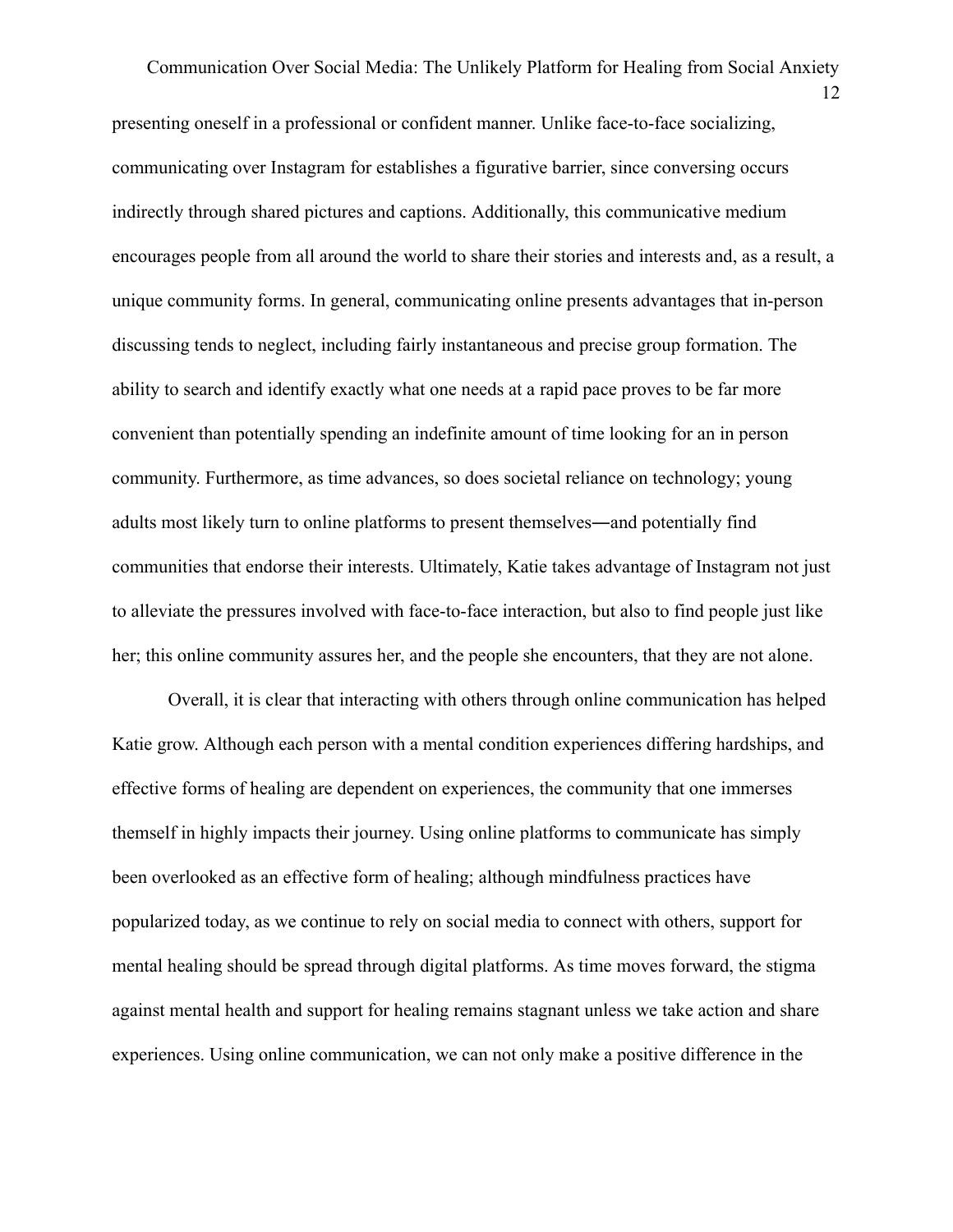Communication Over Social Media: The Unlikely Platform for Healing from Social Anxiety 13 mental health community, but we can also move a step closer to normalizing differently-abled bodies.